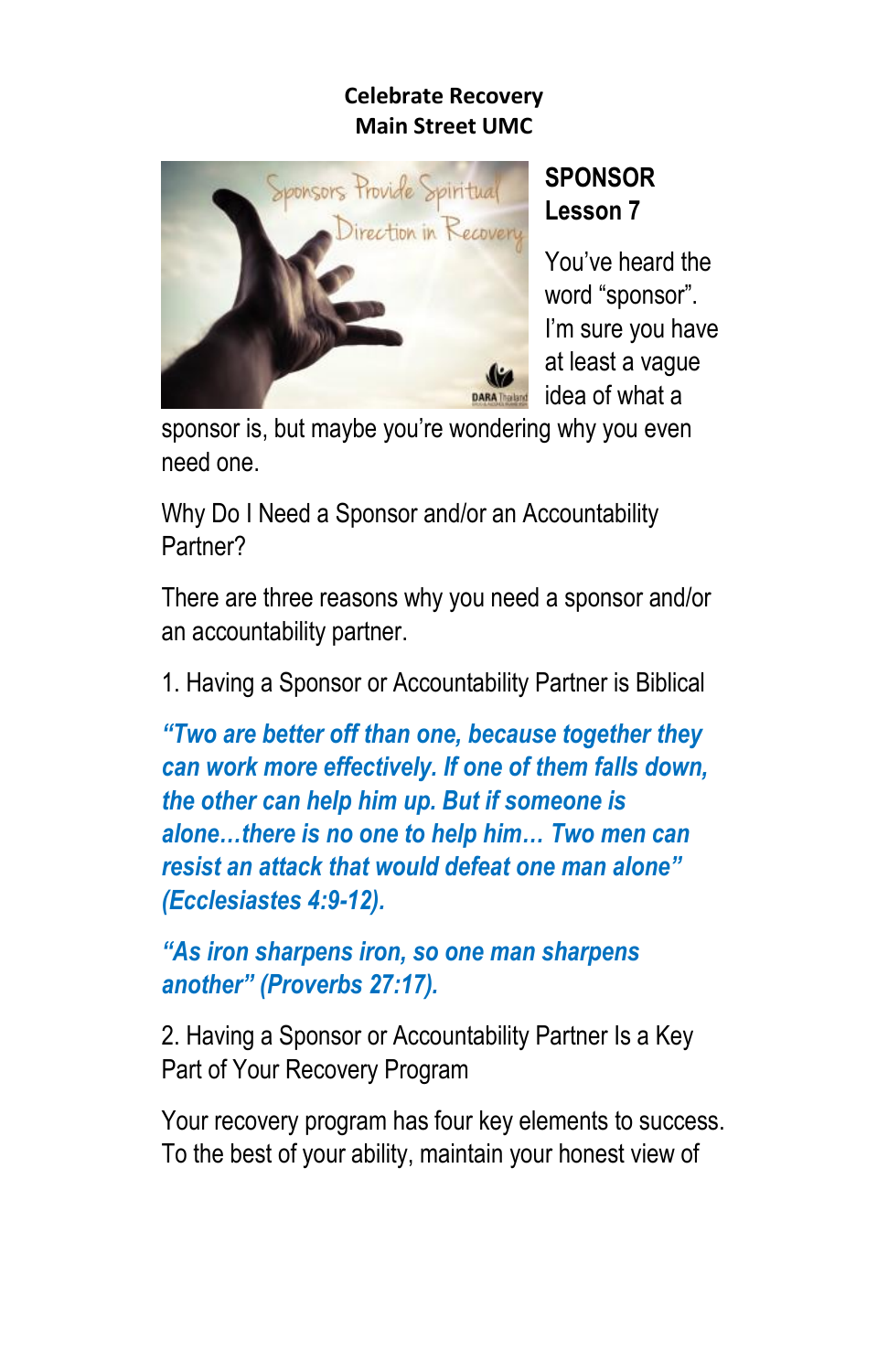reality as you work each principle. The best way to ensure this is to have a sponsor and develop a strong accountability support team.

Make recovery group meetings a priority in your schedule.

Knowing that a sponsor or accountability partner will be there to greet you or notice that you're not there is an added incentive to attend.

Maintain your spiritual program with Jesus Christ, through prayer, meditation, and studying His Word. Get involved in service, which includes serving as a sponsor (after you have completed all eight principles) or accountability partner.

3. Having a Sponsor and/or an Accountability Partner Is the Best Guard against Relapse

By providing feedback to keep you on track, a sponsor and/or an accountability partner can see your old dysfunctional, hurts, hang-ups, and habits beginning to return, and point them out to you quickly. He or she can confront you with truth and love without placing shame or guilt.

### **What Are the Qualities of a Sponsor?**

*"Though good advice lies deep within a counselor's heart, the wise man will draw it out" (Proverbs 20:5, TLB).*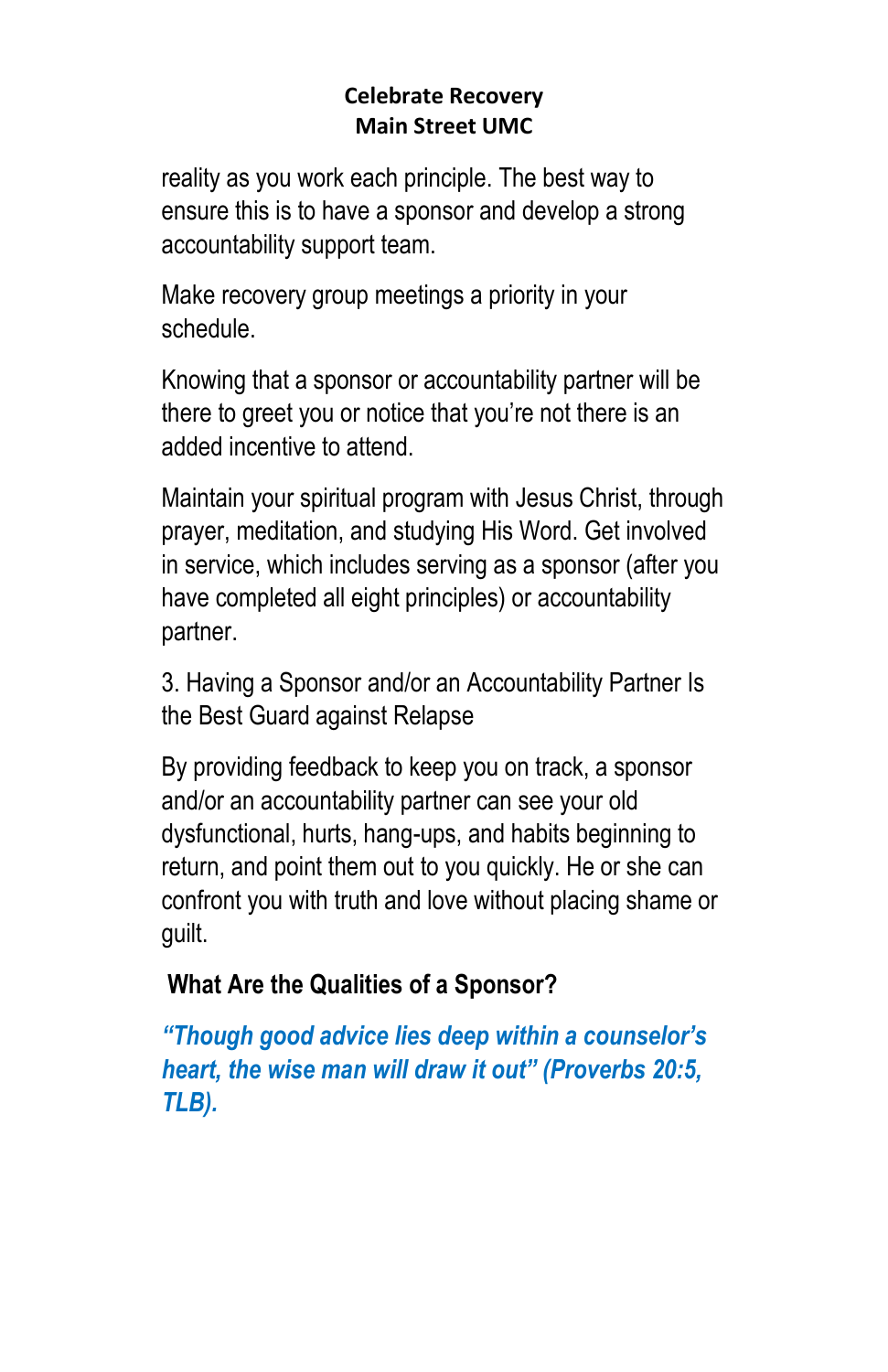When you are selecting a possible sponsor, look for the following qualities:

1 Does his walk match his talk? Is he living the eight principles? IDoes she have a growing relationship with Jesus Christ? Does he express the desire to help others on the road to recovery?

2 Does she show compassion, care, and hope but not pity?

3 Is he/she a good listener?

4 Is she/he strong enough to confront your denial or procrastination?

5 Does he offer suggestions?

6 Can she share her own current struggles with others?

### **What Is the Role of a Sponsor?**

She can be there to discuss issues in detail that are too personal or would take too much time in a meeting.

He is available in times of crisis or potential relapse.

She serves as a sounding board by providing an objective point of view.

He is there to encourage you to work the principles at your own speed.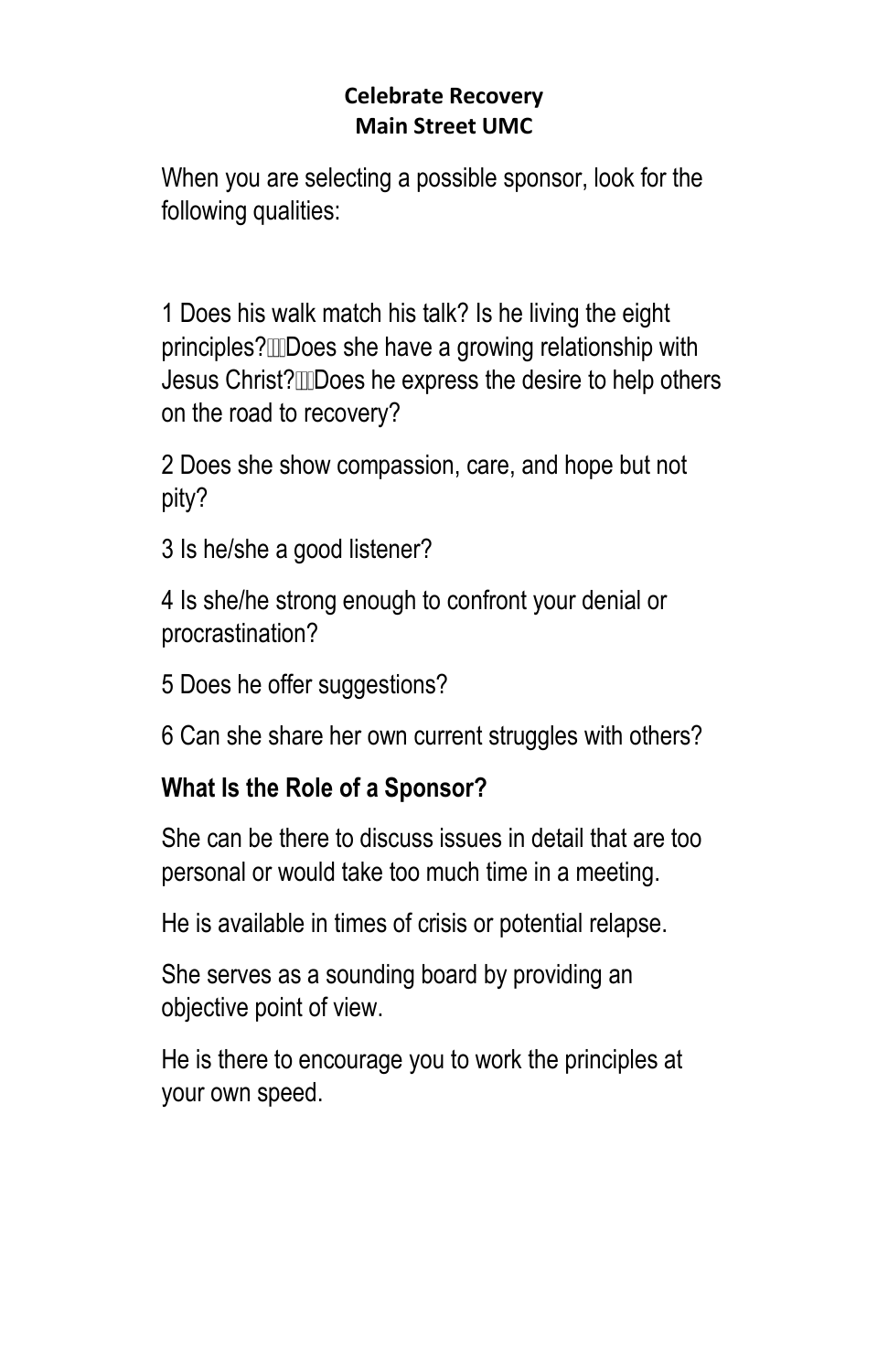Most important, she attempts to model the lifestyle that results from working the eight principles.

A sponsor can resign or be fired.

## **How Do I Find a Sponsor and/or an Accountability Partner**?

First, your sponsor or accountability partner MUST be of the same sex as you. After you have narrowed down the field with that requirement, listen to people share. Do you relate to or resonate with what is spoken? Ask others in your group to go out for coffee after the meeting. Get to know the person before you ask him or her to be your sponsor or accountability partner.

It is you ask someone to be your sponsor or accountability partner and that person says no, do not take it as a personal rejection. Ask someone else. You can even ask for a "temporary" sponsor or accountability partner.

Ask God to lead you to the sponsor and /or accountability partner of His choosing. He already has someone in mind for you.

# **What Is the Difference between a Sponsor and an Accountability Partner?**

**A sponsor** is someone who has completed the Recovery participant's Workbook and has worked through the 8 principles and the 12-Steps. The main goal of this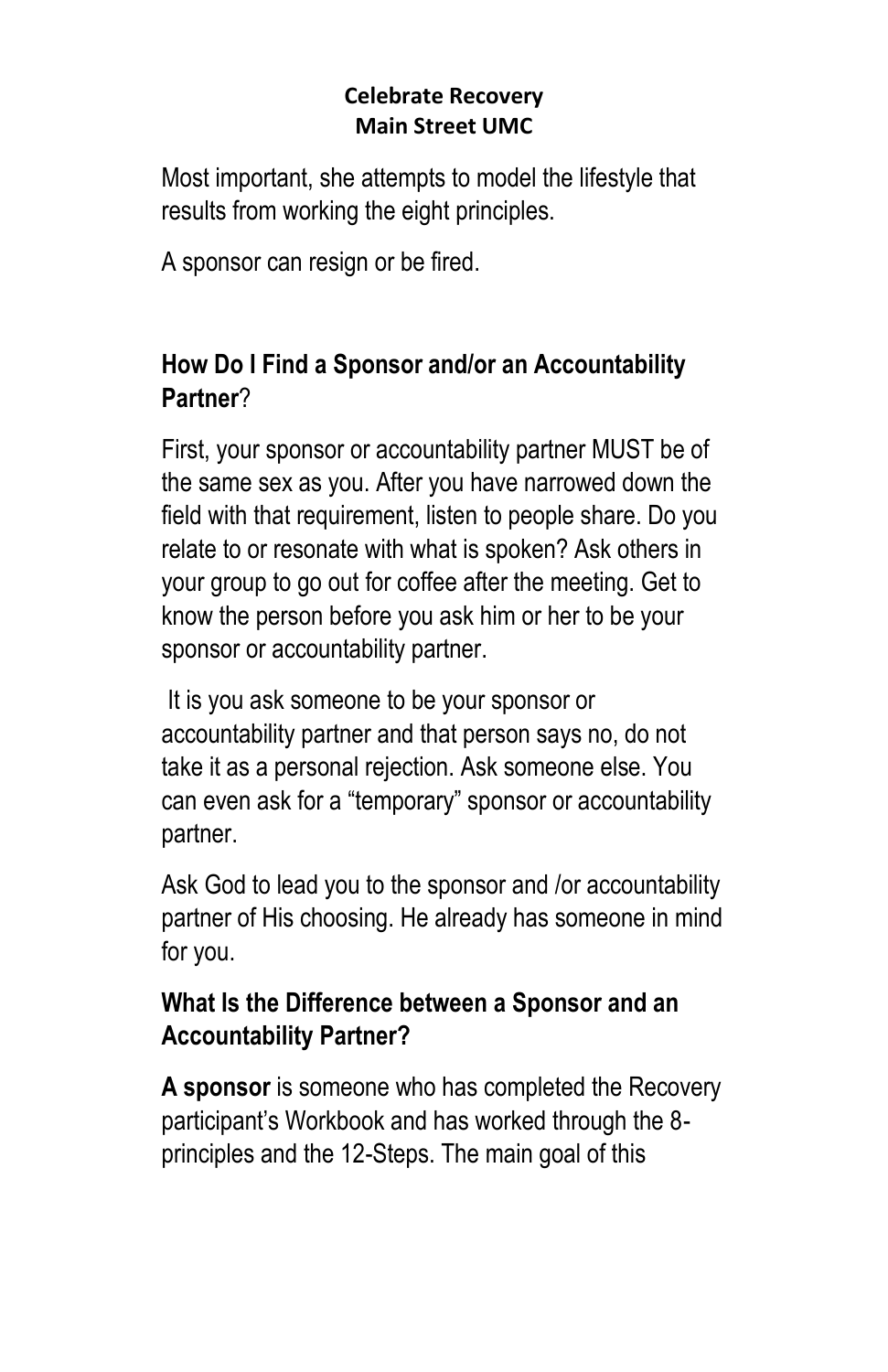relationship is to choose someone to guide you through the program.

**An accountability partner** is someone you ask to hold you accountable for certain areas of your recovery or issues, such as meeting attendance, journaling, and so forth. This person can be at the same level of recovery as you are, unlike a sponsor, who should have completed the eight principles or 12-Steps. The main goal of this relationship is to encourage one another. You can even form an accountability team of three or four.

The accountability partner or group acts as the "team" whereas the sponsor's role is that of a "coach".

### **Think/write/discuss**

1 Why is it important for you to have a support team?

### **Prayer**

"Dear God, You know my past, all the good and the bad things that I've done. In this step, I ask that You give me the strength and the courage to list those things so that I can "come clean" and face them and the truth. Please help me reach out to others who You have placed along my "road to recovery". Thank you for providing them to